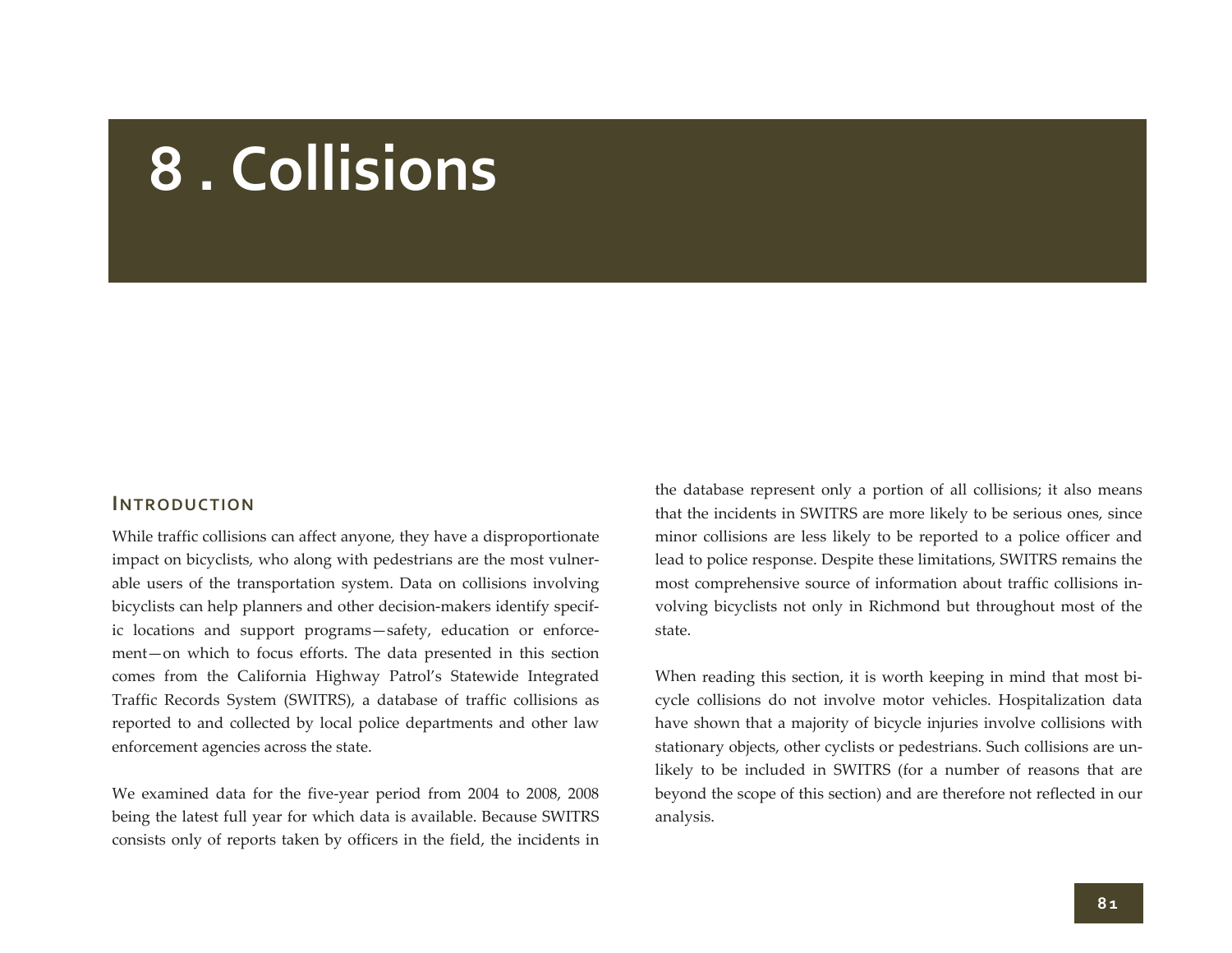**CHP's Statewide Integrated Traffic Records System (SWITRS):** http://www.chp.ca.gov/switrs/index\_menu.html

#### **FATALITIES AND INJURIES**

For the 2004–2008 period, SWITRS reports precisely 100 traffic colli‐ sions in Richmond involving bicyclists. These collisions resulted in six bicyclists killed and 100 injured (see next table). Annual fatalities ranged from <sup>1</sup> to 3, with an annual average of 1.2; injuries ranged from 11 to 27, with an annual average of 20.0. The numbers show no dis‐ cernible trend between 2004 and 20008 in the number of bicyclists killed or injured. For context, the numbers for all of Contra Costa County bicycle collisions are also given. The county, which has <sup>a</sup> pop‐ ulation roughly ten times greater than Richmond's, had 23 bicycle fa‐ talities and 1,193 injured during the same time period. In Richmond, bicycling accounts for less than <sup>2</sup> percen<sup>t</sup> of primary work trips and commuting (see Chapter 4, "Background Conditions"). However, in 2004‒2008 bicyclists made up over 15 percen<sup>t</sup> of all traffic fatalities in the city (6 out of 39).

|                | Richmond       |                |                | Contra Costa County |
|----------------|----------------|----------------|----------------|---------------------|
|                | Killed         | <b>Injured</b> | Killed         | <b>Injured</b>      |
| 2004           | $\mathbf{1}$   | 23             | 4              | 228                 |
| 2005           | O              | 27             | $\mathbf{1}$   | 247                 |
| 2006           | 3              | 11             | 9              | 213                 |
| 2007           | $\Omega$       | 16             | $\overline{2}$ | 243                 |
| 2008           | $\overline{2}$ | 23             | 7              | 262                 |
| <b>Total</b>   | 6              | 100            | 23             | 1,193               |
| Annual average | 1.2            | 20.0           | 4.6            | 238.6               |

The following is comparative collision data from the California Office of Traffic Safety. It shows that in 2008 Richmond ranked 36th out of 52 California cities with <sup>a</sup> similar population size in the number of bi‐ cycle collisions.

# Table 8‐<sup>2</sup> | **Traffic collisions and rankings (and percentile), 2008**

| Type of collision | <b>Victims</b><br>killed and<br>injured | Ranking by daily<br>vehicle miles traveled<br>$($ of $52$ cities $)$ | Ranking by average<br>population (of 52<br>cities) |
|-------------------|-----------------------------------------|----------------------------------------------------------------------|----------------------------------------------------|
| <b>Bicyclists</b> | 24                                      | 37(67)                                                               | 36(65)                                             |
| Bicyclists $<$ 15 | 2                                       | 50 (91)                                                              | 52 (95)                                            |

*Source: California Office of Traffic Safety, www.ots.ca.gov/Media\_and\_Research/Rankings/default.asp*

#### Table 8‐<sup>1</sup> | **Bicyclists killed and injured** (2004‐2008)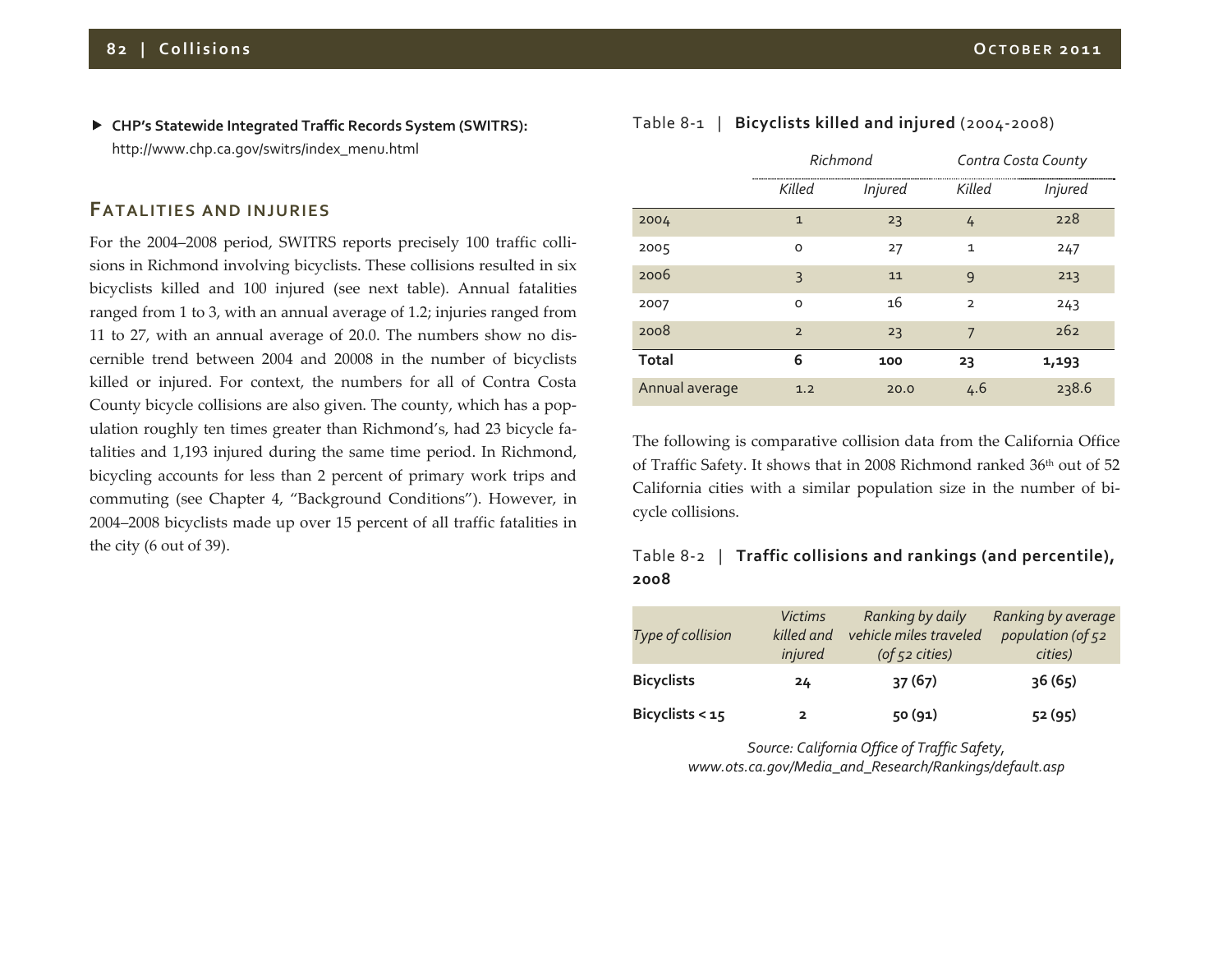# **COLLISIONS HOT SPOTS**

As the map of collision locations on the next page shows, the vast ma‐ jority of bicycling fatalities and injuries occurred in an the area bound roughly by Cutting Boulevard to the south, Garrard Boule‐ vard/Richmond Parkway to the west, Costa Avenue/Maricopa Avenue to the north and the city limits to the east. While this area makes up only <sup>a</sup> third or so of Richmond's total land mass, it should not be sur‐ prising that most bicycling fatalities and injuries occur here: this is the area of the city where most bicycling occurs; it is flat and compact; encompasses most of the population, contains many of the city's key destinations (including the BART station, Civic Center and Kaiser Permanente Medical Center) and has <sup>a</sup> higher percentage of zero‐car households.

Even within the concentrated area mentioned above, there appear to be four main "hot spot" corridors. Roughly, these are:

- 13<sup>th</sup> Street/Harbour Way between Hellings and Barrett avenues, and west on Barrett Avenue to 2nd Street
- Macdonald Avenue between  $24<sup>th</sup>$  and  $2<sup>nd</sup>$  streets and again between 39th Street and San Pablo Avenue
- 22<sup>nd</sup> and 23<sup>rd</sup> streets and adjacent streets between Costa and Potrero avenues
- Cutting Boulevard between 41<sup>st</sup> Street and Marina Bay Parkway

While the hotspots listed above, and central Richmond in general, ex‐ perience most of the bicycle collisions, it should not be assumed that these places are the riskiest or most hazardous for bicyclists. When evaluating the safety of an area, the number of collisions tells only par<sup>t</sup> of the story. For <sup>a</sup> more meaningful evaluation, the data need to be adjusted for the number of bicycle commuters or of bicycling trips in the area, to account for bicyclists' "exposure." It is possible—indeed,

likely—that the places mentioned above have the most collisions simply because they also have the highest bicycle volumes. If that is the case, the risk of any given bicyclist being hit by <sup>a</sup> motor vehicle might even be lower in an area that experiences more collisions. Un‐ fortunately, at this time there is no reliable systematic method for estimating bicycle exposure and, therefore, the relative safety of an area.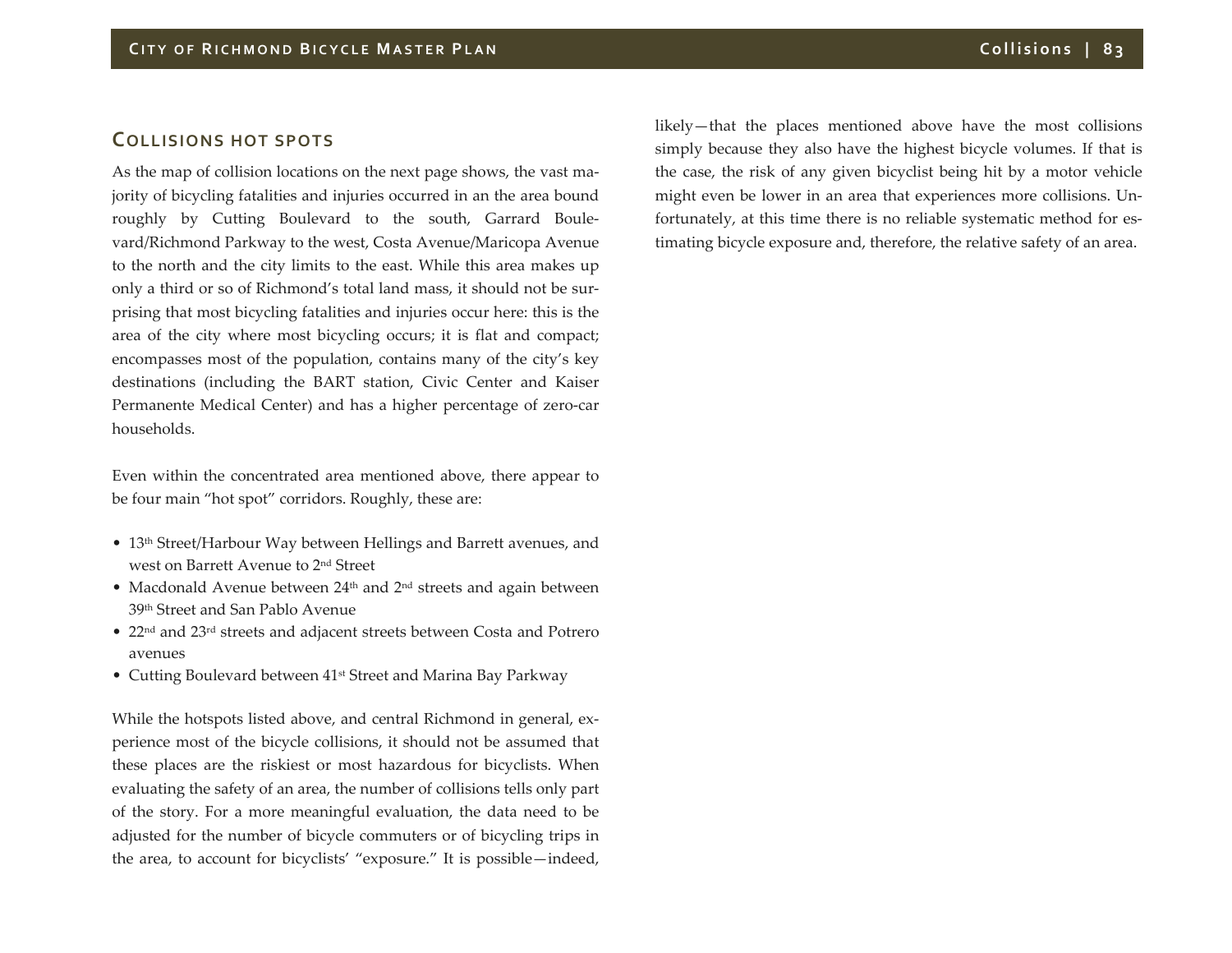# **8 4 | Collisions OCTOBER <sup>2011</sup>**

# Map 8‐<sup>1</sup> | **Bicycle‐vehicle collisions, 2004‐2008**

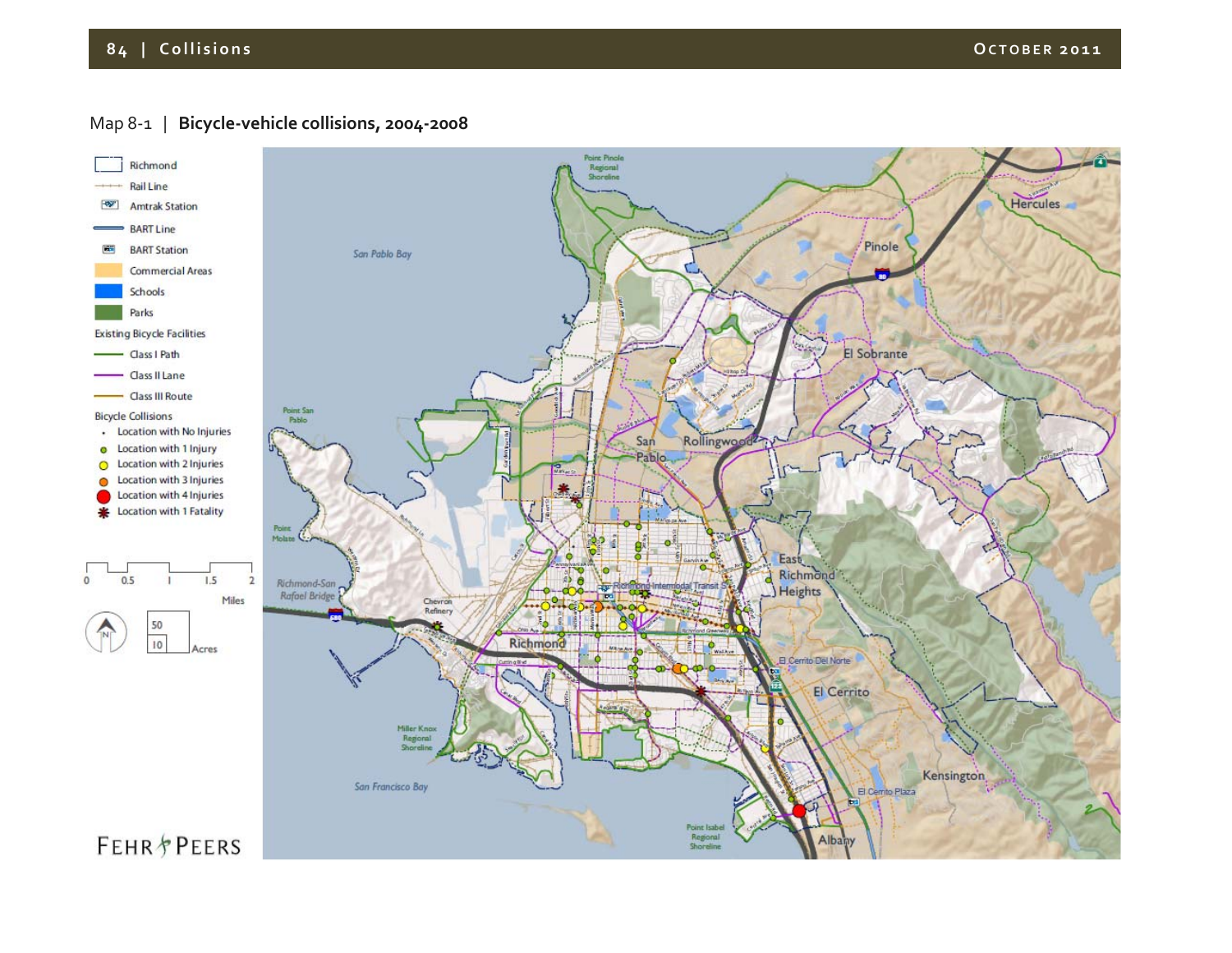#### **Other factors**

Besides raw numbers and location, there are other ways in which it is useful to analyze collision data involving bicyclists. For example, of the 100 collisions involving bicyclists in Richmond between 2004 and 2008, 60 took place at intersections; the rest took place on straightaways. Other relevant factors are considered in the tables below. They include party at fault (Table <sup>8</sup>‐3), primary collision factor (Table <sup>8</sup>‐4), violation (Table <sup>8</sup>‐5), time of day (Table <sup>8</sup>‐6) and bicyclist's age (Table 8‐7).

The table below, shows that the bicyclist was found to be at fault al‐ most 60 percen<sup>t</sup> of the time in the Richmond collisions and almost twice as often as the driver. This strongly suggests the need for more training and education of bicyclists on safe riding techniques and, more generally, on their responsibilities on the road. Of course, since drivers were at fault more than 30 percen<sup>t</sup> of the time, more education of drivers on the rights of bicyclists should also be par<sup>t</sup> of the city's efforts to promote traffic safety.

#### Table 8‐3 | **Collisions by party at fault**

| Total              | 100 |
|--------------------|-----|
| Other / not stated | 10  |
| Driver             | 31  |
| <b>Bicyclist</b>   | 59  |

Table 8‐4 breaks down the Richmond collisions by "primary collision factor" (in the reports, "R‐O‐W ped" is used to refer not only to pede‐ strians' right‐of‐way but also to bicyclists'). By far the most common primary collision factor was the bicyclist riding on the wrong side of the street. This is followed by "R‐O‐W auto" (the reports' citation of

this factor is confusing: depending on which party was at fault, it could mean either the bicyclist not yielding to the driver's right‐of‐ way or the driver observing his or her right‐of‐way improperly). The third most common primary collision factor was failure to stop at <sup>a</sup> sign or signal. These three factors accounted for almost 70 percen<sup>t</sup> of collisions.

The numbers sugges<sup>t</sup> that targeted efforts to reduce the incidence of wrong-way bicycle riding promise the greatest reduction in bicyclerelated collisions. Such efforts could consist of training and education on riding in the direction of traffic or of engineering fixes that address bicyclists' real or perceived need to ride on the wrong side of the street. An example of an engineering solution would be to convert <sup>a</sup> one‐way street used as <sup>a</sup> bike route into <sup>a</sup> two‐way street.

#### Table 8‐<sup>4</sup> | **Collisions by primary collision factor**

|                    | at fault       |                | Bicyclist Driver Other at fault /<br>at fault not stated | Total          |  |
|--------------------|----------------|----------------|----------------------------------------------------------|----------------|--|
| Wrong side         | 29             | $\mathbf{1}$   | $\mathbf{1}$                                             | 3 <sup>1</sup> |  |
| R-O-W auto         | 11             | 9              | $\mathbf{1}$                                             | 21             |  |
| Stop sign / signal | 11             | 4              |                                                          | 15             |  |
| R-O-W ped          |                | 6              |                                                          | 6              |  |
| Improper turn      | 3              | 4              |                                                          | $\overline{7}$ |  |
| Improper pass      |                | 3              | --                                                       | 3              |  |
| Other              | 3              | $\overline{2}$ | $\overline{2}$                                           | 7              |  |
| Not stated         | $\overline{2}$ | $\overline{2}$ | 6                                                        | 10             |  |
| <b>Total</b>       | 59             | 3 <sup>1</sup> | 10                                                       | 100            |  |

The table below lists the violations of the California Vehicle Code re‐ lated to the primary collision factors.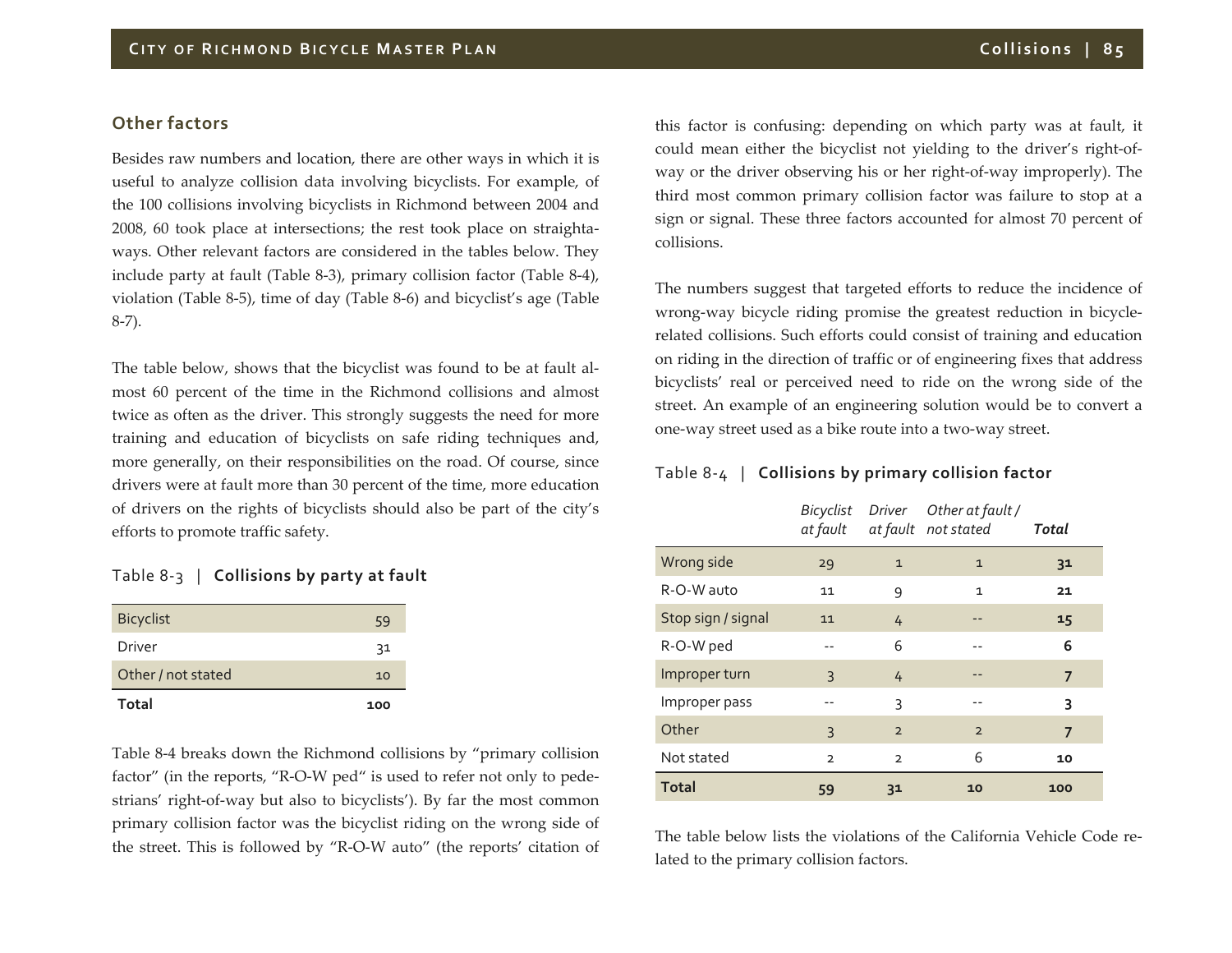### Table 8‐5 | **Collisions by California Vehicle Code violation**

| 21650.1 (bicycle riding on wrong side of the street)                            | 16  |
|---------------------------------------------------------------------------------|-----|
| 21202 (bicyclist not riding as close as practicable to the right-<br>hand curb) | 12  |
| 22450 (not stopping at stop sign)                                               | 11  |
| 22107 (unsafe or improper turning)                                              | 7   |
| 21802 (not yielding to other stopped vehicle at stop sign)                      | 8   |
| 21950 (not yielding to pedestrian at crosswalk)                                 | 6   |
| 21453 (not stopping at traffic light)                                           | 5   |
| 21804 (not yielding when entering or crossing a street)                         | 5   |
| 21800 (not yielding to vehicle in an intersection)                              | 4   |
| 21801 (not yielding to oncoming vehicle when turning)                           | 3   |
| Other                                                                           | 12  |
| Not stated                                                                      | 11  |
| Total                                                                           | 100 |

Table 8‐6 categorizes the collisions by the time of day in which they occurred. Almost three quarters of collisions occurred in the afternoon and evening. The fact that almost 40 percen<sup>t</sup> of collisions occurred in the afternoon suggests that many bicyclists in Richmond ride outside of the regular morning and evening commute hours.

#### Table 8‐6 | **Collisions by time of day**

| Total                     | 100 |
|---------------------------|-----|
| Unknown                   | 1   |
| Night (10:00 pm-5:59 am)  | 3   |
| Evening (5:00-9:59 pm)    | 37  |
| Afternoon (12:00-4:59 pm) | 37  |
| Morning $(6:00-11:59$ am) | 22  |

Table 8‐7 lists the bicyclists involved in collisions by age group. (Tables <sup>8</sup>‐6 refer to collisions involving bicyclists, whereas Table <sup>8</sup>‐<sup>7</sup> refers to the bicyclists involved. It totals more than 100 because some collisions involved more than one bicyclist.) The age range of the bi‐ cyclists was 5–77. A majority were in the 35–64 age group and almost three quarters were between 18 and 64 years old. This strongly sug‐ gests the need for more bicycle training and education oriented toward adults.

#### Table 8‐<sup>7</sup> | **Bicyclists involved in collisions by age group**

| Unknown      | 3              |
|--------------|----------------|
| 65 and older | $\overline{2}$ |
| $35 - 64$    | 51             |
| $18 - 34$    | 23             |
| $13 - 17$    | 9              |
| $0 - 12$     | 15             |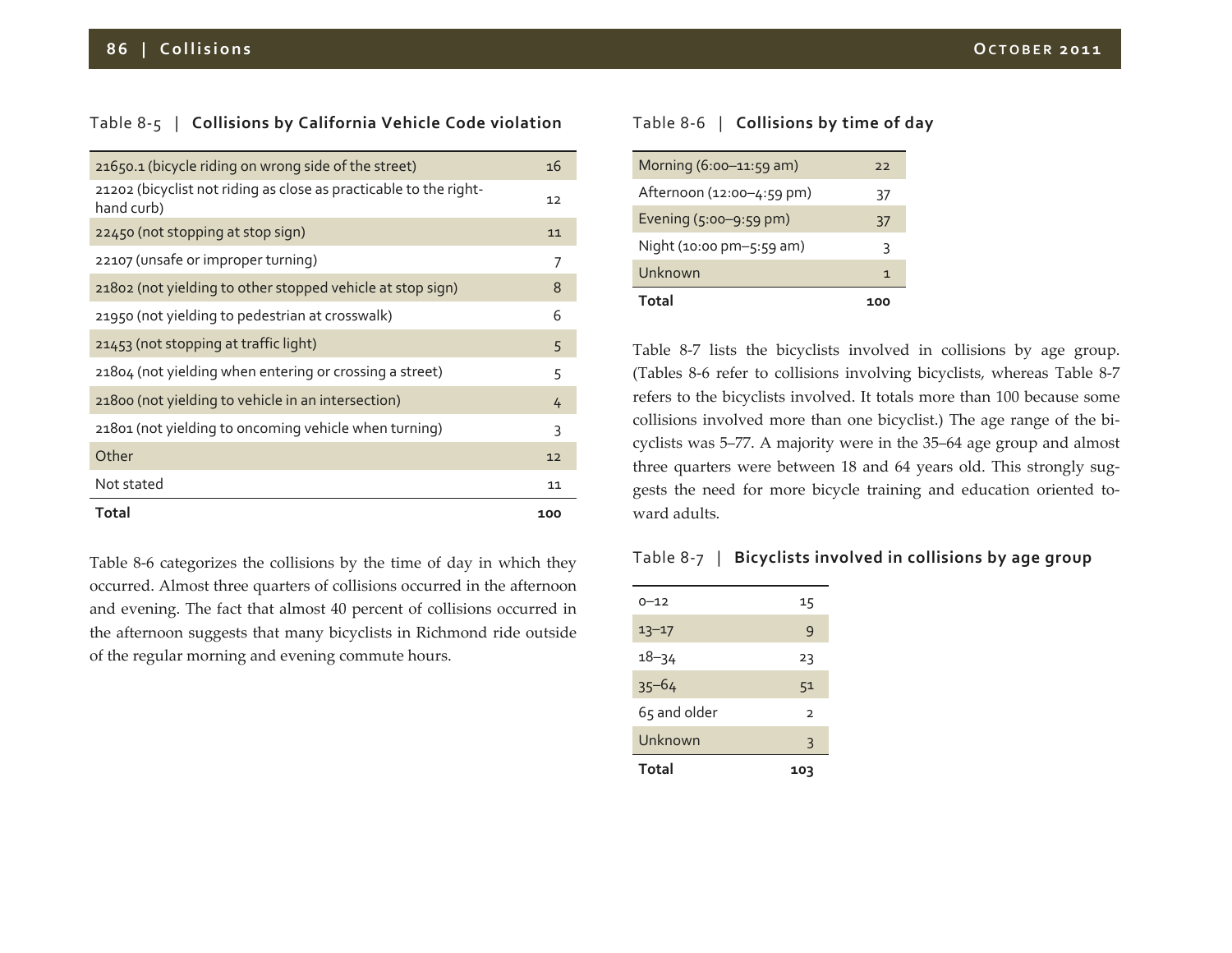# **CONCLUSIONS**

Below are key findings and conclusions related to our analysis of bi‐ cycle collision data:

#### **Trend:**

The numbers of bicyclists killed or injured in Richmond between 2004 and 20008 show no discernible trend. Fatalities spiked from zero in 2005 to three in 2006 but dropped back to zero in 2007. The number injured dropped significantly from <sup>27</sup> to <sup>11</sup> between 2005 and 2006 but has since crep<sup>t</sup> up to 23, the level at which it was in 2004.

#### **Hot spots**

The vast majority of bicycling fatalities and injuries occurred in central Richmond, and four collision hot spots have been identified. These are not necessarily the most hazardous places for cyclists in relative terms, once exposure is taken into account; they are, however, the most dan‐ gerous in terms of absolute numbers of collisions, fatalities and injuries. For this reason, collision hot spots should be prioritized for physical improvements to increase bicycling safety. The plan chapter on the bicycle network determines the types of improvements that are best for various streets while the chapter on implementation establish‐ es priorities among these improvements. The location of collision hotspots, and bicycling safety in general, were crucial considerations in the process to select and prioritize improvements.

# **Party at fault and primary collision factor**

Bicyclists were found to be at fault in almost 60 percent of the collisions. By far the most common primary collision factor was wrong‐ way bicycle riding. Consistent with this, the most common violation was bicycle riding on the wrong side of the street; this was followed

by not riding as close as practicable to the right‐hand curb and not stopping at the stop sign (this one is applicable to both bicyclists and drivers). The data strongly suggests the need for more training and education of bicyclists on safe riding techniques, especially on riding in the direction of traffic. It also suggests the need for more motorist education on dealing with bicycles in traffic. The plan chapter on sup‐ port programs will recommend education and law-enforcement programs—or efforts within existing programs—to promote safer bicycling.

# **Time of day and bicyclists' age**

Almost three quarters of collisions occurred in the afternoon and even‐ ing, evenly split between the two periods. The fact that almost 40 percent of collisions occurred in the afternoon suggests that many bicyclists in Richmond ride outside of the regular morning and evening commute hours. A majority of bicyclists involved in collisions were in the 35–64 age group and almost three quarters were between 18 and 64 years old. This strongly suggests the need for more bicycle training and education oriented toward adults. The plan chapter on suppor<sup>t</sup> programs will incorporate suggestions for safety, education and law‐enforcement efforts that target different age groups and types of bicyclists.

# **RECOMMENDATIONS**

Collision trends evolve over years rather than months, so we do not sugges<sup>t</sup> conducting an analysis of the data as thorough as this one on an annual basis. However, this analysis should be thoroughly updated at least every five years. In the meantime, we recommend several monitoring and reporting actions related to bicycle collisions that should be conducted annually. (As mentioned in the previous section,